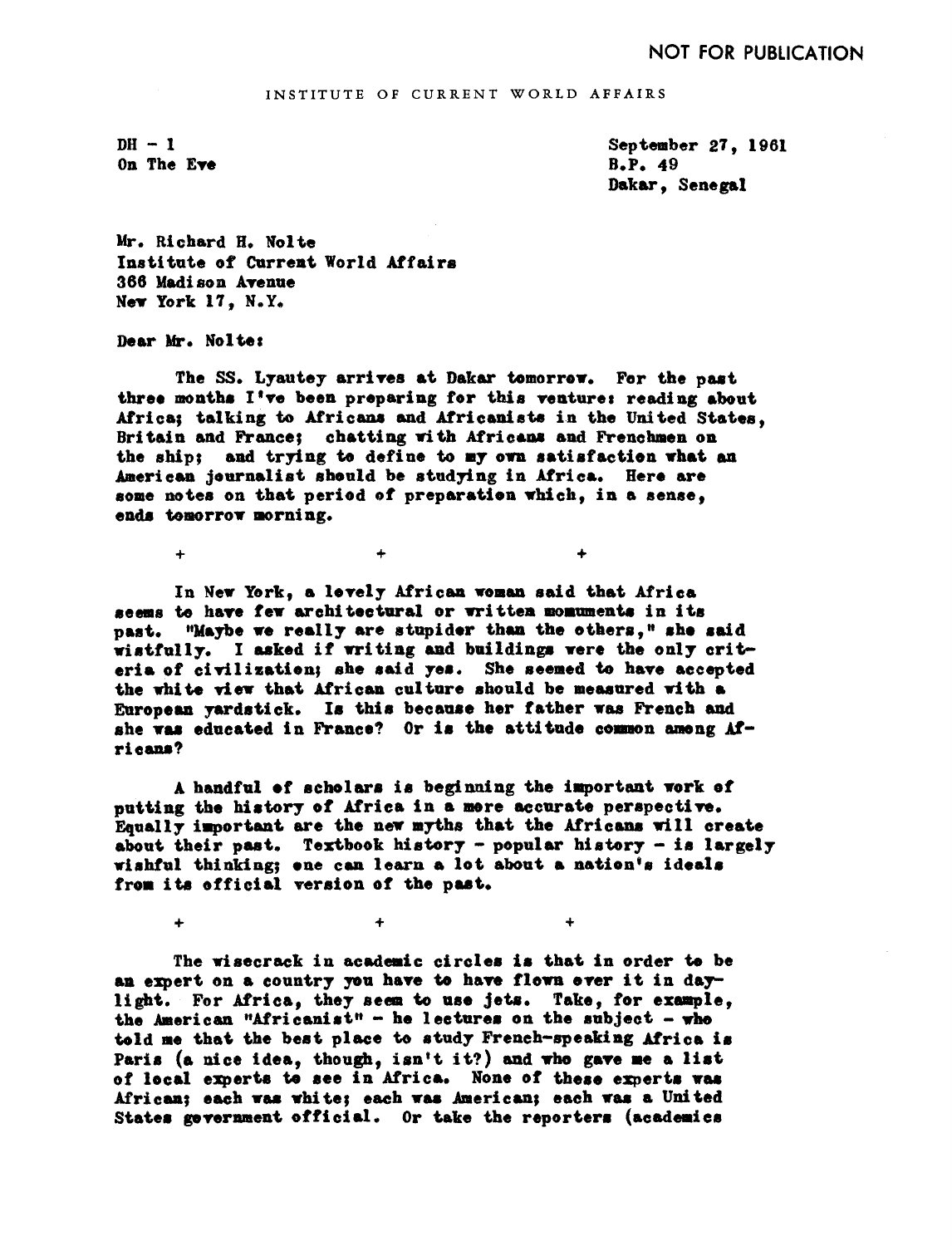as well as journalists) who hop from capital to capital seeking instant wisdom from the Embassy, the local CIA man, Old Africa Hands among the remaining Europeans around the hotel bar - in a word, from anyone except the men who are shaping the political destiny of Africa. There is nothing wrong with these "sources" in themselves: but what self-respecting newsman would go to, say, Senator Russell of Georgia to find out what Martin Luther King is thinking?

The high point of our few days in Britain was a visit to that patron saint of Africanists, Thomas Hodgkin of Oxford. I follewed a well-worn path to his rambling house outside Oxford on the road to Stratford. As he has to so many others, Hodgkin gave generously of his time and ideas, and tea besides. His thinking, of which I am an unabashed admirer, has been the greatest influence se far on my own approach to Africa.

 $\ddot{+}$ 

 $+$  /  $+$  /  $+$  /  $+$ 

Hodgkin is a healthy corrective to the easy experts. While writers such as Mrs. Elspeth Huxley explain Lfrica in great and autheritative detail, Hodgkin insists on the inability of Westerners in general to understand fully what is happening today in African politics. He decries the smug eagerness of Westerners to tell Africans how to run their countries in a properly Western way - what Jaja Wa chuku of Nigeria sardonically calls "intellectual imperialism". If the West has an intellectual contribution to make, Hodgkin argues, it is likely to be mainly in the field of African history and archeology (because of the shortage of African scholars).

In an African student's room in Paris, the political ikons you will almost always find on the wall are photographs of Patrice Lumumba and Fidel Castro. Why Castro? "Castro's struggle against American domination is like our own struggle against French domination."

 $+$  /  $+$  /  $+$  /  $+$  /  $+$ 

An African student on the Place St. Michel tells me that the present leaders of Africa are without exception fools or rascals and that his generation will sweep them all out within a few years. He says: "All whites who go to Africa write  $(unprintable)$ ". He alternates bursts of hatred against whites with bursts of enthusiasm about our going to his country. He is 23 years old.

In the sedate newspaper offices of Le Monde, a French journalist picks up the student's thread of thought. Philippe Deeraene, who writes on Africa, believes with the student that the present African leaders are transition men who will soon be superseded by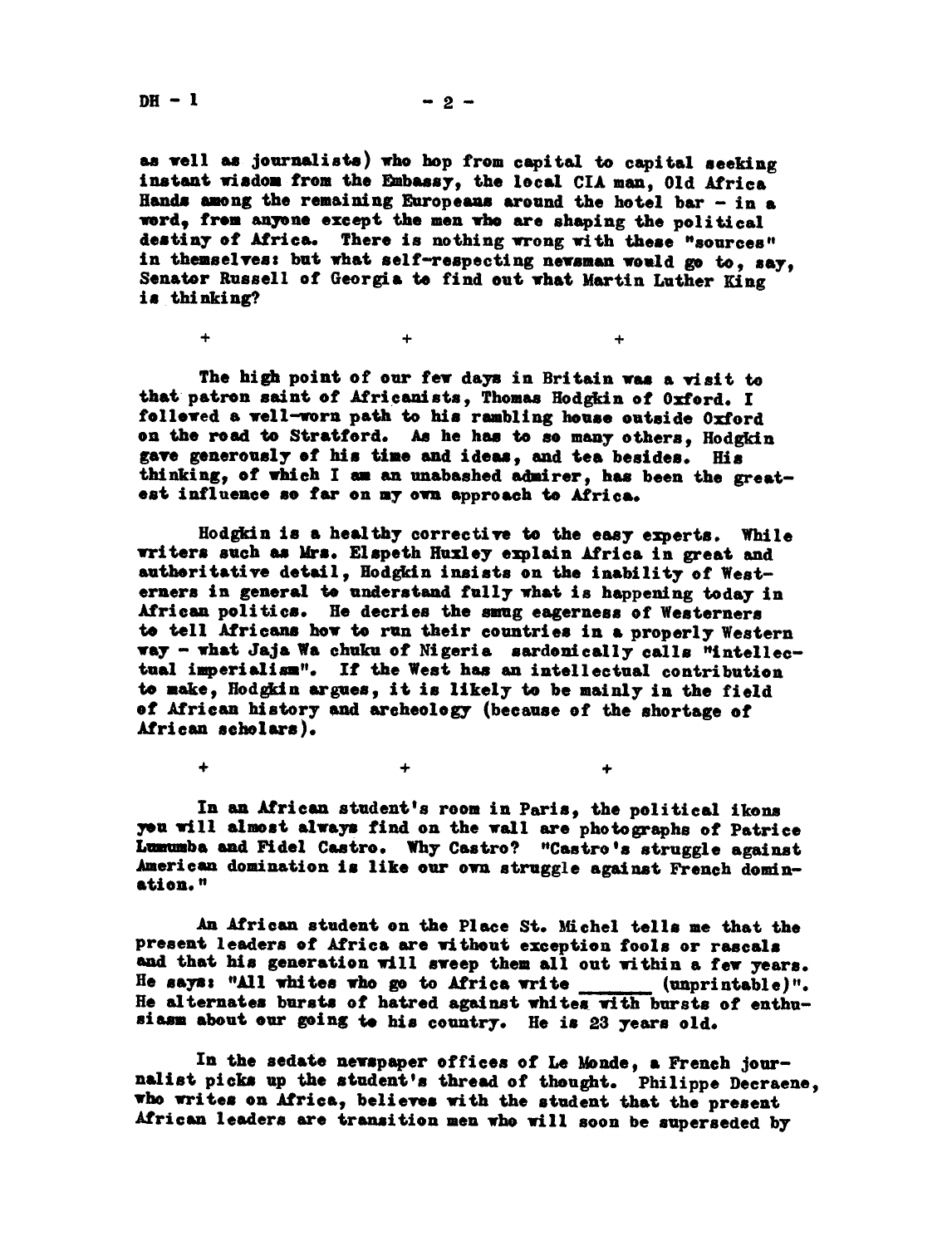men vhe grew up under circumstances quite different from those of their parents. Neither Decraene nor anyone else I spoke to seemed to have any clear idea of what this new generation will do when it comes to power.

 $\pm$  /  $\pm$  /  $\pm$  /  $\pm$  /  $\pm$  /  $\pm$  /  $\pm$ 

French popular attitudes on Africa and Africans follow the standard cliches, at least in my experience. You say you're going to Africa. Within a couple of sentences comes a remark in almost exactly these words: "Africans are like children, but they're not mean." (After a while you begin to long for someone to tell you that Africans are like nasty old men.) Next there usally comes the question: "What do you think about your race problem in the United States?" Sometimes this is openly tit-for-tat, as in the case of Frenchman who said: "We're sick and tired of Americans criticizing us about Algeria and colonialism when you can't solve your own problems."

The French seem baffled by American discrimination, bet not because of standard hypocritical views on race prejudice. They say they have nothing against "les noirs", but that they feel about the Algerians in France the way Americans feel about Negroes. This is by no means an accurate analogy, since the Algerians in France are not subject to anything like American segregation.

The ship made an unscheduled stop at Oran to drop off some two hundred, soldiers for the Algerian war. It was a dreary scene when they get off. ICI LA FRANCE was carved on the stone mole of  $0$ ran, but on beard the passengers were limp with boredom over  $Al$ geria. There was none of the festivity that usually accompanies the sending of young men to be ki lied. No bands played, no one sang or cheered. The soldiers waited for their trucks in the hot sun. They were silent; the passengers watched silently from the deck. And indeed what was there for anyone to say?

 $+$  /  $+$  /  $+$  /  $+$  /  $+$  /  $+$  /  $+$ 

 $+$  /  $+$  /  $+$  /  $+$  /  $+$ 

The five-day trip on the Lyautey (a 10,000-ton freighter that carries some four hundred passengers) was an invaluable experience. This is the season when everyone who can afford to escape the humid heat of summer returns to Dakar from France. About half the passengers were Africans; half were "petits blancs", Frenchmen holding small jobs in Africa. Under the artificial conditions of shipboard living, we were able to get acquainted faster than on shore. We learned something about African social patterns: perhaps we will be less likely to come down with foot-in-mouth disease on shore.